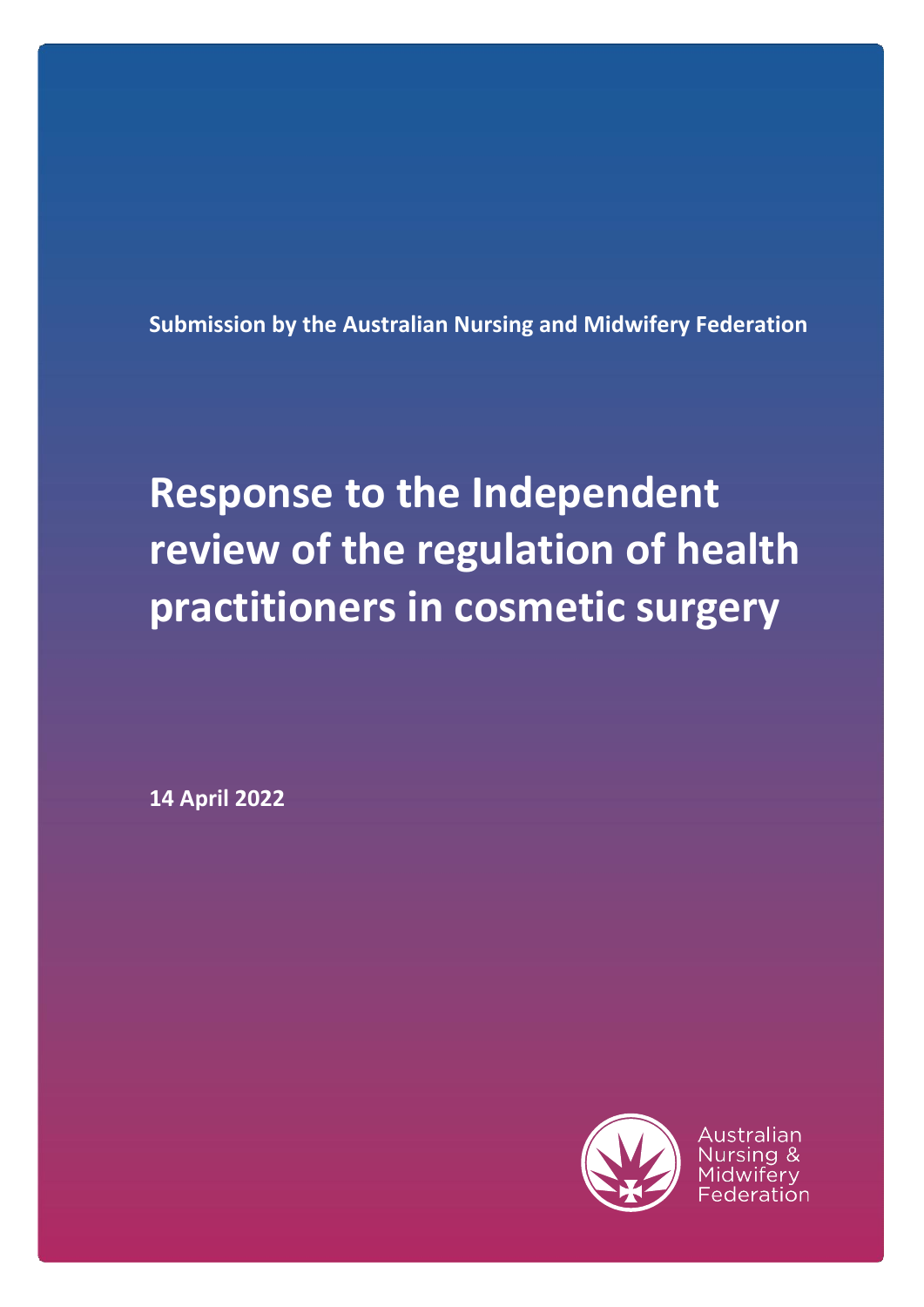

Australian Nursing and Midwifery Federation / Independent review of the regulation of health practitioners in cosmetic surgery

**Annie Butler Federal Secretary**

**Lori-Anne Sharp Federal Assistant Secretary**

**Australian Nursing and Midwifery Federation Level 1, 365 Queen Street, Melbourne VIC3000 E: [anmffederal@anmf.org.au](mailto:anmffederal@anmf.org.au) W: [www.anmf.org.au](http://www.anmf.org.au/)**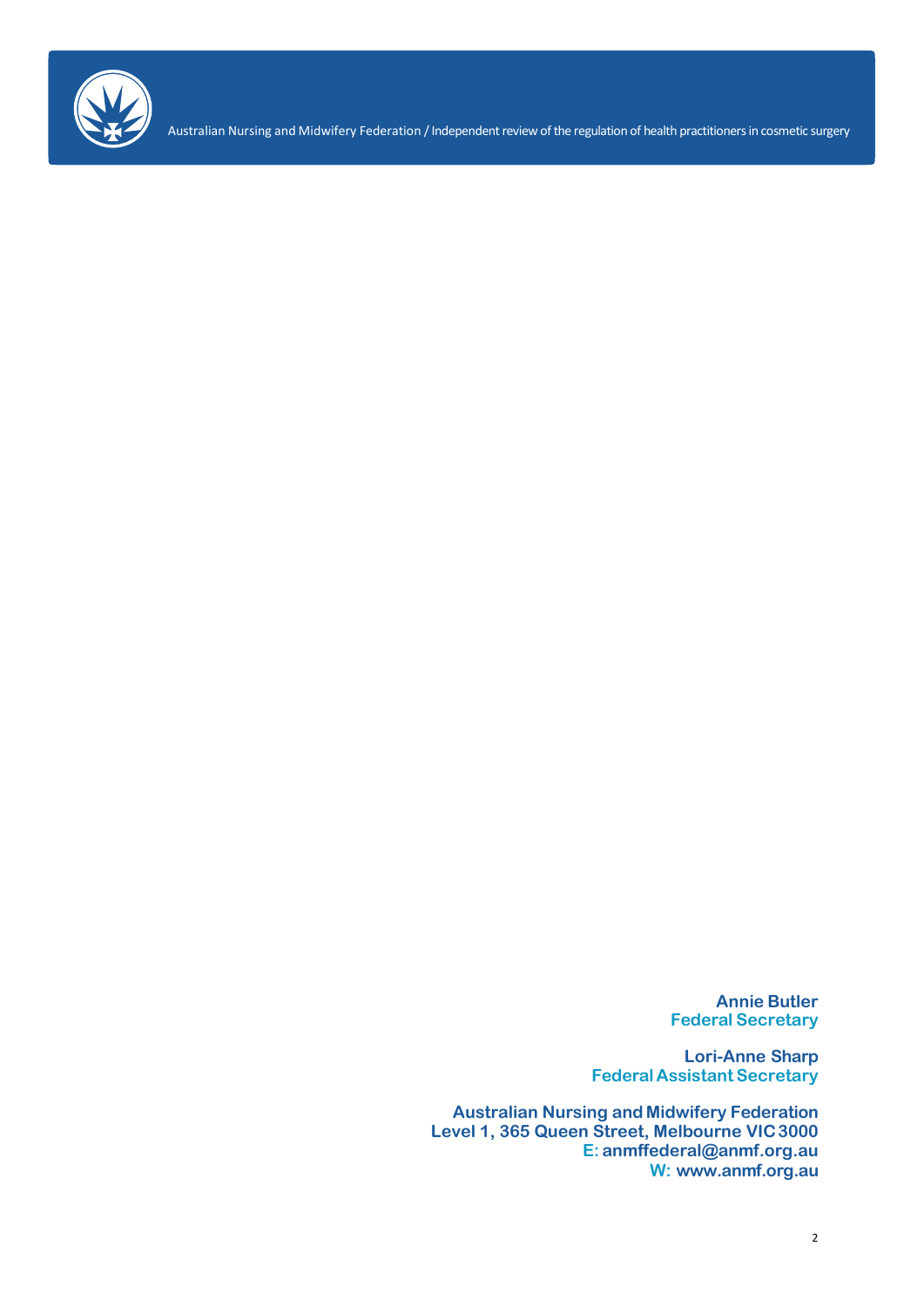

## Introduction

The Australian Nursing and Midwifery Federation (ANMF) is Australia's largest national union and professional nursing and midwifery organisation. In collaboration with the ANMF's eight state and territory branches, we represent the professional, industrial and political interests of more than 310,000 nurses, midwives and carers across the country.

Our members work in the public and private health, aged care and disability sectors across a wide variety of urban, rural and remote locations. We work with them to improve their ability to deliver safe and best practice care in each and every one of these settings, fulfil their professional goals and achieve a healthy work/life balance.

Our strong and growing membership and integrated role as both a professional and industrial organisation provide us with a complete understanding of all aspects of the nursing and midwifery professions and see us uniquely placed to defend and advance our professions.

Through our work with members we aim to strengthen the contribution of nursing and midwifery to improving Australia's health and aged care systems, and the health of our national and global communities.

The ANMF welcomes the opportunity to provide feedback to the Independent review of the regulation of health practitioners in cosmetic surgery commissioned by the Australian Health Practitioner Regulation Agency (Ahpra) and the Medical Board of Australia. The ANMF notes that the *scope of this review is limited to the regulation of registered medical practitioners* but also notes that *learnings from the review may have broader relevance and will be shared with the National Boards that regulate those professions.* The ANMF has chosen not to reply directly to the consultation questions as they are focused specifically on the medical profession, however will outline issues relevant to the role of registered and enrolled nurses working in cosmetic practice, for the review to consider.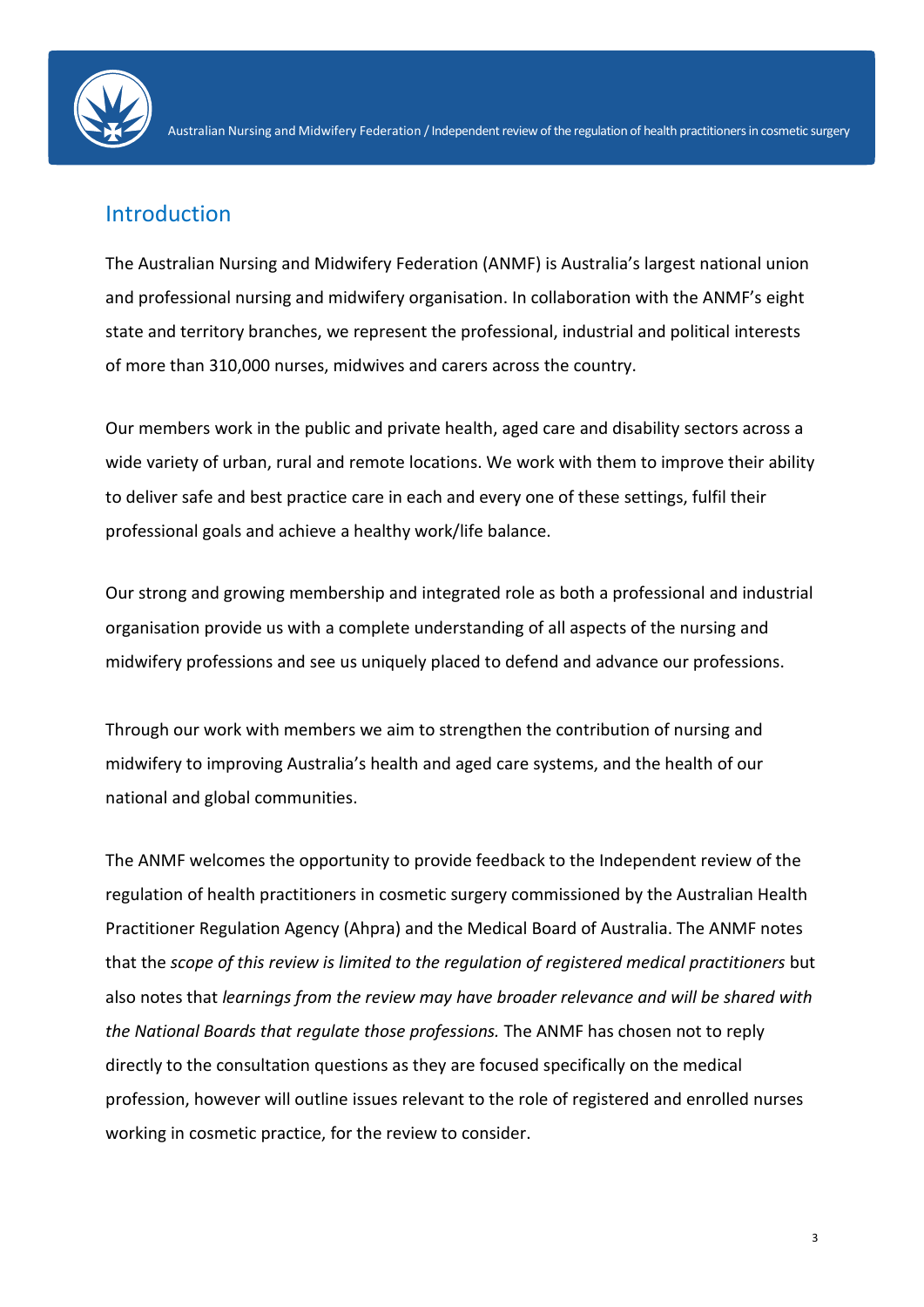It is estimated that each year people in Australia spend over \$1 billion on cosmetic procedures. According to the Cosmetic Physicians College of Australia, people in Australia spend more on cosmetic procedures per capita than any other country, and demand continues to grow.<sup>1</sup> Whilst there is no formal data to indicate how many nurses are working in the cosmetic area, O'Keefe et al suggest that throughout Australia, nurses are the cornerstone of many practices within the private hospital and community cosmetic medicine setting as they perform the majority of the non-surgical cosmetic procedures*.* 2

Like all registered and enrolled nurses, those employed in cosmetic practice must work in accordance with the Nursing and Midwifery Board of Australia's (NMBA) registration standards, codes, guidelines and policies of the profession. It is essential that nurses and midwives understand and uphold the relevant state and territory legislation and regulation that underpins nursing practice. This includes the use of drugs and poisons. The NMBA's *Position statement on nurses and cosmetic procedures* addresses both registered nurses and enrolled nurses working in this growing area of practice and covers minor (non-surgical) cosmetic medical procedures ('cosmetic medical procedures'). The NMBA acknowledges that:

*Nurses working in the area of cosmetic medical procedures must know and comply with organisational requirements and relevant state, territory and Commonwealth requirements as jurisdictional differences are common. This includes:*

- *drugs and poisons legislation (however titled) regarding possessing, using, obtaining, selling, storing, prescribing, administering and supplying scheduled medicines. This includes Botulinum toxin type A (commonly called Botox) and dermal fillers.*
- *the preparation and administration of platelet enriched plasma and other blood products*

 $\overline{a}$ 

<sup>1</sup> O'Keefe, Elissa J, and Robin Curran. "Nursing and People with Cosmetic and Related Concerns." In *Nursing in Australia*, 213-20: Routledge, 2020.

<sup>2</sup> O'Keefe, Elissa J, and Robin Curran. "Nursing and People with Cosmetic and Related Concerns." Chap. 21 In *Nursing in Australia*, edited by N Wilson, P Lewis, L Hunt and L Whitehead, 213-20: Routledge, 2020.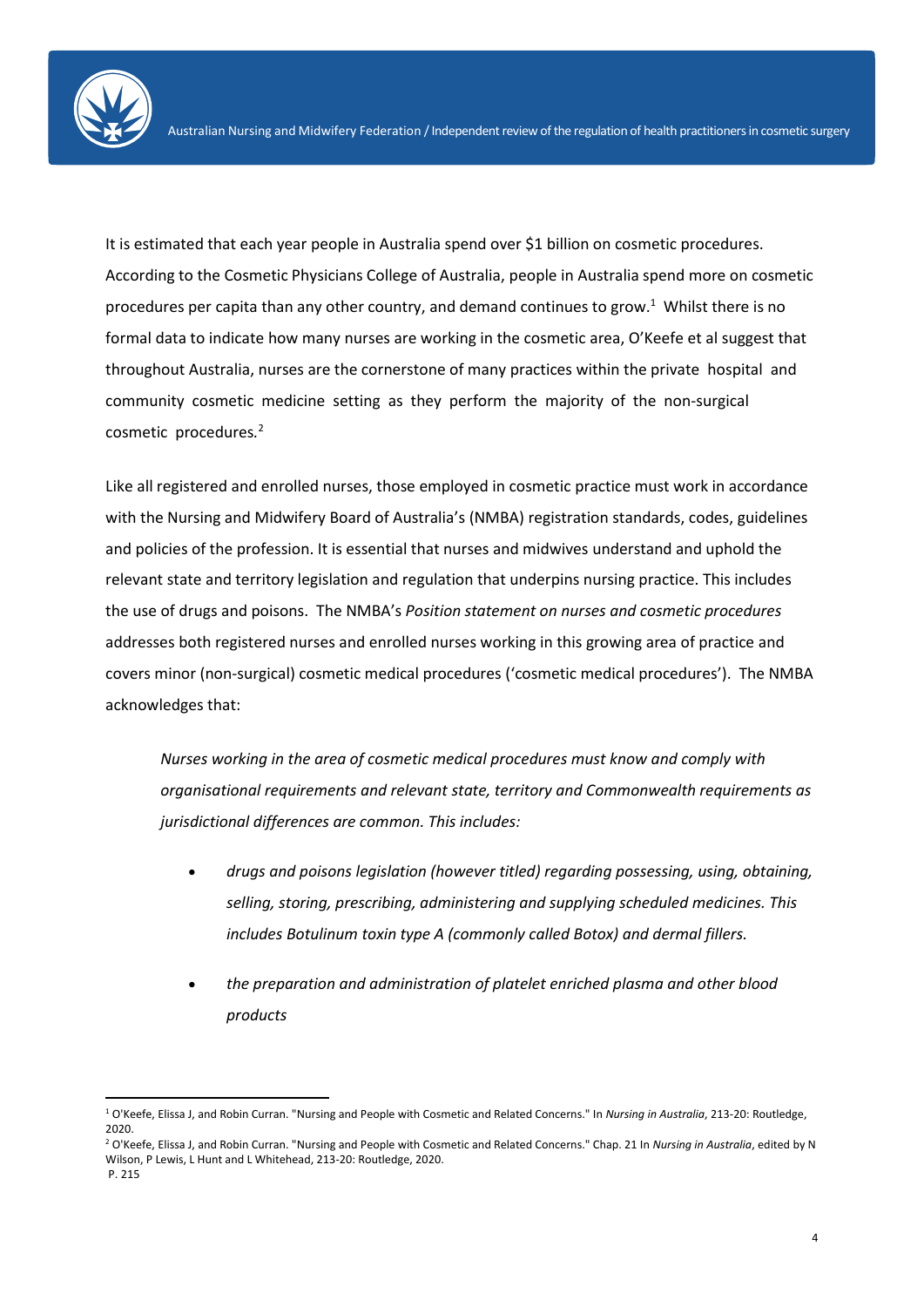

 $\overline{a}$ 

- *infection prevention and control, and*
- *organisational policies, protocols and guidelines.* 3

The NMBA recommends in their position statement that nurses working in the area of cosmetic medical procedures should be aware of the Medical Board of Australia's, *[Guidelines for registered](https://www.medicalboard.gov.au/Codes-Guidelines-Policies.aspx)  [medical practitioners who perform cosmetic medical and surgical procedures](https://www.medicalboard.gov.au/Codes-Guidelines-Policies.aspx)* (MBA Guidelines). It is the NMBA's view that the MBA Guidelines provide nurses with an evidence-based framework, outlining the conduct and practice expectations of the medical practitioner and the impact this may have on their practice.<sup>4</sup> This approach is supported by the ANMF.

The MBA Guidelines should also direct medical practitioners to be aware of the NMBA *Position statement on nurses and cosmetic procedures*. In addition, both the guidelines and the position statement should detail the regulatory requirements of health practitioners in cosmetic practice and their obligations under Section 136 of the *Health Practitioner Regulation National Law Act 2009* (the National Law). This provision makes it an offence to direct or incite unprofessional conduct or professional misconduct. It states that:

*A person must not direct or incite a registered health practitioner to do anything, in the course of the practitioner's practice of the health profession, that amounts to unprofessional conduct or professional misconduct.* <sup>5</sup>

This offence carries a maximum penalty of \$30,000 in the case of an individual and \$60,000 in the case of a body corporate.<sup>6</sup>

Although this provision has not been utilised in relation to nurses, prosecution under this provision could be a useful deterrent for providers who require registered and enrolled nurses to work outside their scope of practice in ways that would constitute unprofessional conduct or professional misconduct. This situation may arise when there is: inadequate numbers of registered and enrolled nurses available to ensure safe, quality care is provided; an inherent power imbalance between the employer and the nurse; care delivery motivated by profit rather than evidence-based best practice.

<sup>3</sup> Nurses and Midwifery Board of Australia. "Position Statement on Nurses and Cosmetic Procedures." (Reviewed 2022).

https://www.nursingmidwiferyboard.gov.au/codes-guidelines-statements/position-statements/nurses-and-cosmetic-procedures.aspx. 4 Ibid.

<sup>5</sup> Health Practitioner Regulation National Law Act 2009 https://www.legislation.qld.gov.au/view/html/inforce/current/act-2009-045. 6 Ibid.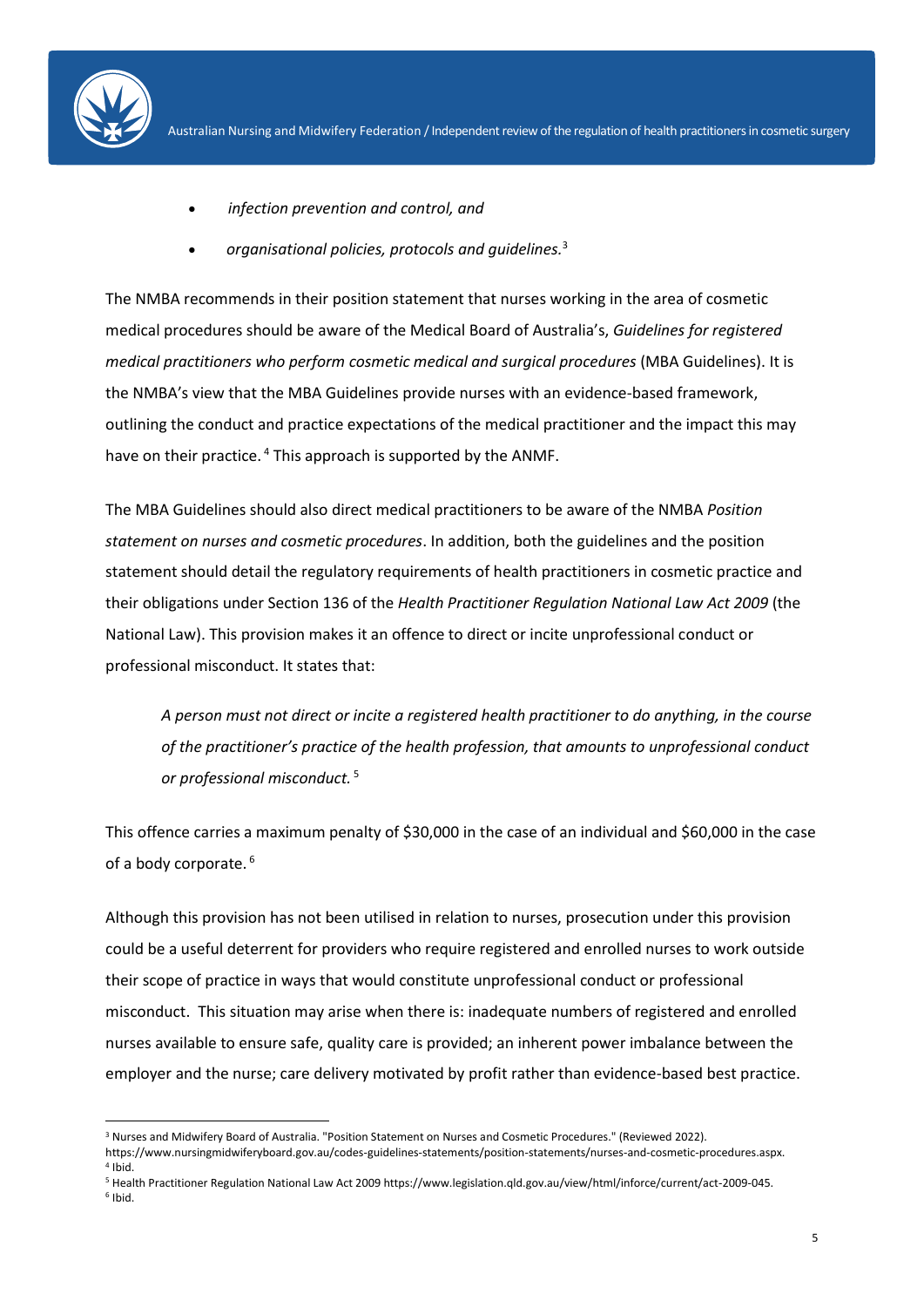

The ANMF recommends that an overview of Section 136 of the National Law be included in the revised version of the MBA Guidelines, referred to in the MBA Frequently Asked Questions (FAQs) that accompany the guidelines, and also provided in the NMBA *Position statement on nurses and cosmetic medical procedures*.

The ANMF notes that the MBA FAQs include the question: *Do the Guidelines apply to nurses and beauty therapists who provide cosmetic procedures?* The response states: 'No. The Medical Board only regulates medical practitioners'. As the NMBA position statement indicates that nurses should not only be familiar with the MBA guidelines but should use them as the evidence-base to determine the expected conduct and practice of their medical practitioner colleagues, the response to this FAQ is confusing for nurses. The FAQs should be amended to highlight the NMBA requirement for nurses working in cosmetic practice to be aware of the MBA Guidelines.

#### **Issues**

ANMF members have raised a number of issues they face in cosmetic practice when providing care for people undergoing cosmetic medical and surgical procedures. These issues pertain to legal and ethical responsibilities, professional regulation, scope of practice and the inherent power relationship between health practitioners and employers and employees in private services.

## Professional regulation

The NMBA provides guidance for nurses working in all contexts of practice including cosmetic nursing practice through their Professional Practice Framework. However, the ANMF has identified several issues that require clarification in the revised NMBA *Position statement on nurses and cosmetic procedures.* These include: the need for further clarification of the definition of high-risk injections; the rationale for the additional requirements for enrolled nurses, both in terms of supervision and if they should cease employment in cosmetic practice and later seek to return; and the need to reinforce both the nurse's obligation for mandatory notification and the employer's responsibility not to direct or incite nurses to do anything that may constitute unprofessional conduct or professional misconduct. The ANMF has met with the NMBA to highlight these issues.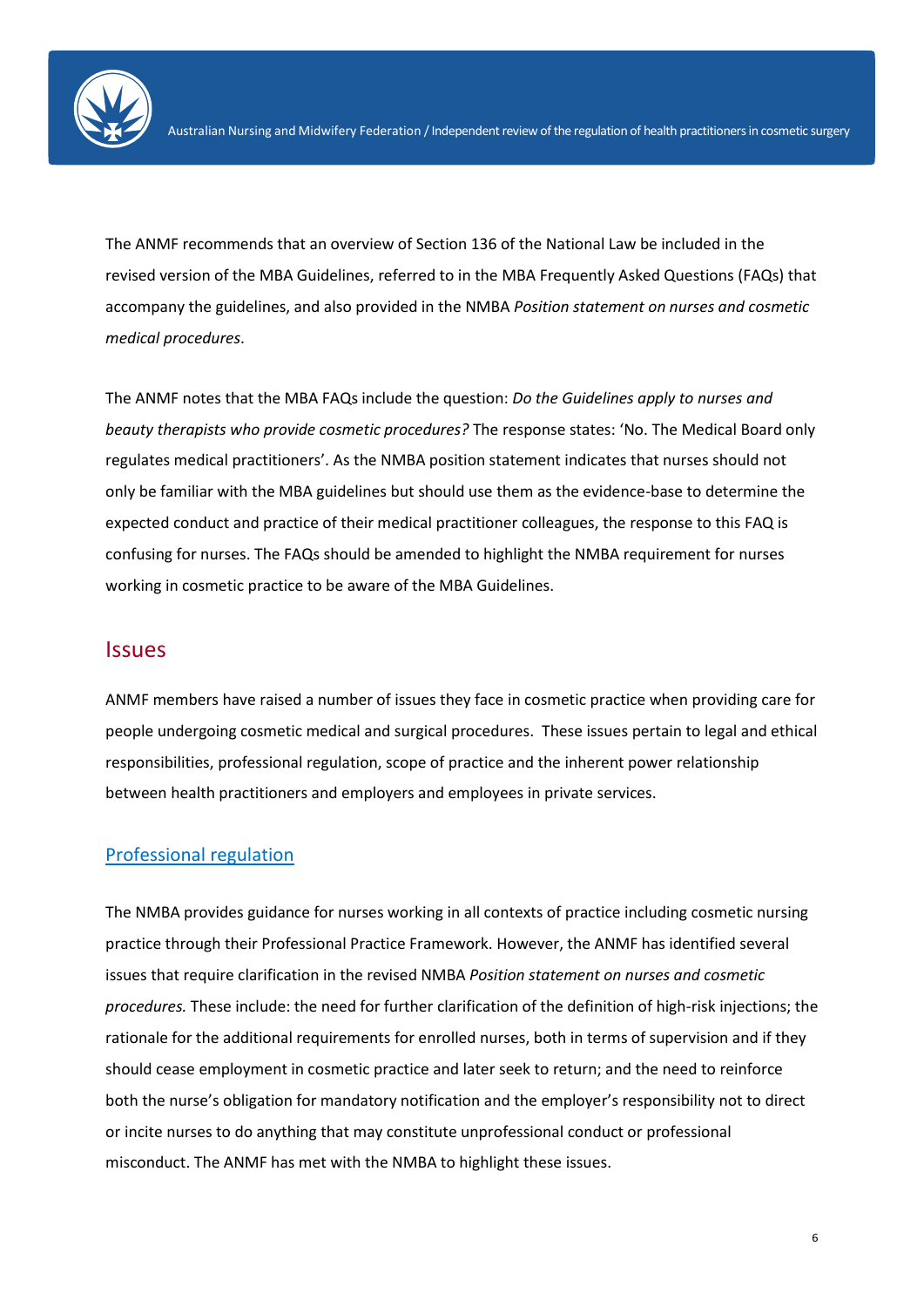

1

## **Notifications**

In addition to the NMBA requirement for nurses to be aware of the MBA Guidelines, registered nurses have a mandatory obligation to report *notifiable conduct of health professionals* **<sup>7</sup>** and *incidents of unethical behaviour immediately to the person in authority and, where appropriate, explore ways to prevent recurrence.* <sup>8</sup> This places a heavy burden on nurses employed by, and witness to the practice of, those medical practitioners who are engaging in unsafe or unethical behaviour. This also poses issues that link to the inherent power imbalance between employers and employees. 9

The power imbalance between the employer (who may also be the medical practitioner performing procedures and owner of the practice) and the employee (the nurse working in the practice) presents an ethical and professional dilemma that may result in nurses not reporting poor practice. They may remain silent for fear of poor treatment in the workplace and threats to their ongoing employment, especially if they are employed in a casual or contract capacity.

The ANMF recommends that Ahpra, the NMBA and the MBA undertake an education campaign to support nurses and medical practitioners to understand their obligations for mandatory notifications under the National Law. This should include clear information regarding the reporting requirements, including how a notification is made, the nuances that exist in co-regulatory jurisdictions, and how to access support. It should also address the risks associated with a power imbalance, outlining how nurses and medical practitioners can be cognisant of this occurring and understand the protections that health practitioners are afforded if making a mandatory notification against a colleague/employer.

The ANMF provides our members with advice and assistance when responding to Ahpra notifications and associated issues and/or outcomes determined as a result of a notification. We acknowledge that recently Ahpra has been making improvements to their notification processes, however, our members continue to report delays in notification matters being actioned, outcomes determined and processes completed.

<sup>&</sup>lt;sup>7</sup> Nurses and Midwifery Board of Australia. Registered Nurse Standards for Practice. Standard 2.9. Australia: Nurses and Midwifery Board of Australia, 2016.

<sup>8</sup> Nursing and Midwifery Board of Australia. *Enrolled Nurse Standards for Practice.* Australia: Nursing and Midwifery Board of Australia, 2016. 9 Lam, Long W, and Angela J Xu. "Power Imbalance and Employee Silence: The Role of Abusive Leadership, Power Distance Orientation, and

Perceived Organisational Politics." *Applied Psychology* 68, no. 3 (2019): 513-46.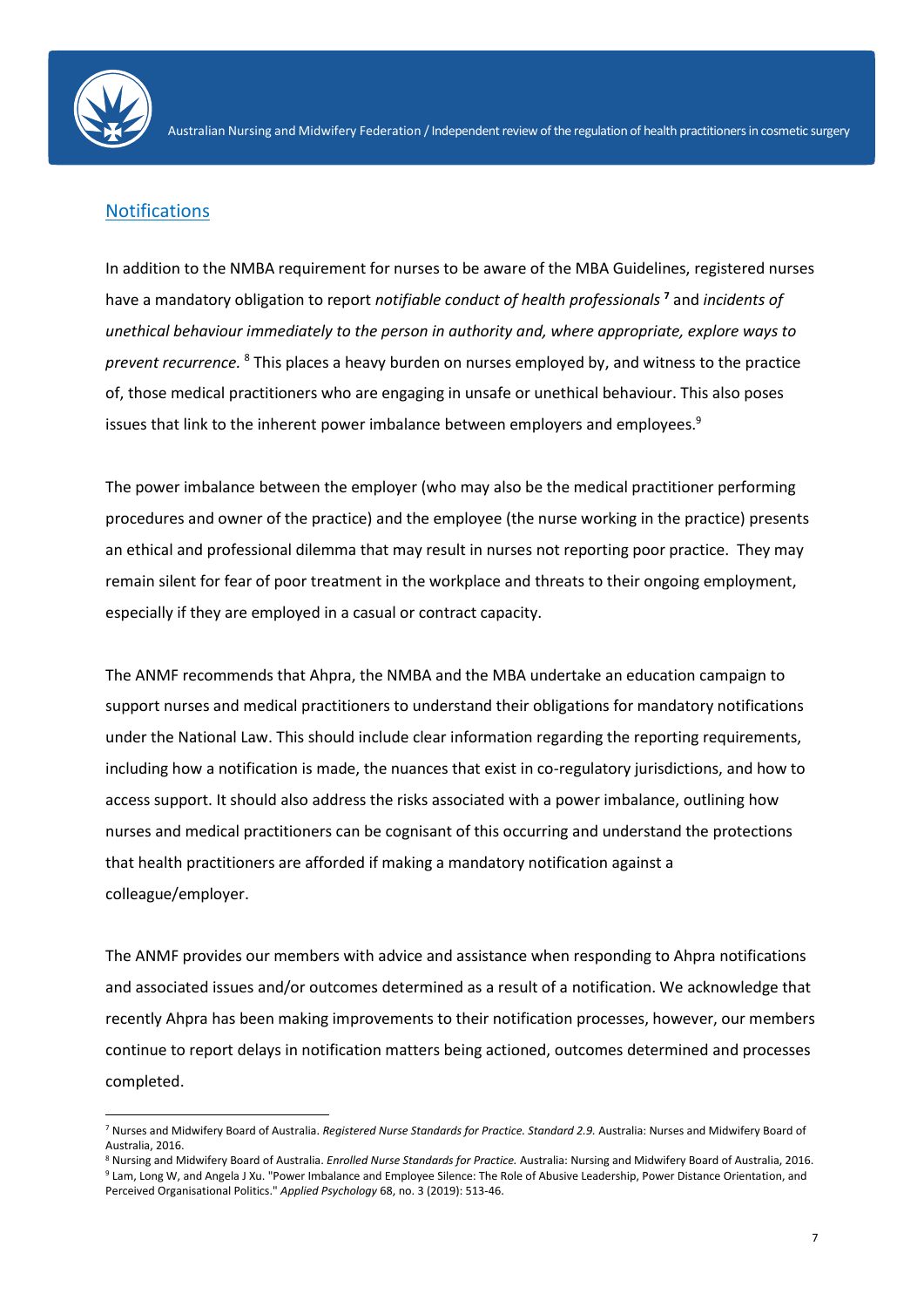

Further, ANMF members also experience a lack of continuity when dealing with Ahpra staff involved with notifications when they occur. This results in delays and members having to repeat information to every new officer with whom they speak. Anecdotally, it seems nurses and midwives do not feel the regulator will manage this process efficiently and without significant disruption to, and expectation of, the notifier. These process issues impact nurse's employment and psychological, social and emotional wellbeing. Involvement in an Ahpra notification is often very stressful for nurses, irrespective of their context of practice, therefore it is essential that Ahpra have clear, timely and supportive processes to build trust and to ensure notifications are completed effectively.

#### Scope of practice

Employers often lack knowledge about the scope of practice of the registered and enrolled nurses they employ. Registered nurses must assess, plan, coordinate and provide safe, quality nursing care. They apply critical thinking and analysis to their practice. Registered nurses are responsible and accountable for the supervision and delegation of nursing care to enrolled nurses and aspects of nursing care to other healthcare workers.

Enrolled nurses must at all times be supervised, directly or indirectly by a named and accessible registered nurse. An enrolled nurse cannot be supervised by a medical practitioner or another enrolled nurse. Although this is outlined in the NMBA's *Position statement on nurses and cosmetic procedures* it is reportedly poorly understood by many employers in cosmetic practice. Just as nurses are required to be aware of the relevant MBA Guidelines for medical practitioners, it should also be a requirement that medical practitioners are familiar with the NMBA *Position statement on nurses and cosmetic procedures*. Medical practitioners should also understand the scope of practice of both a registered nurse and an enrolled nurse, and the NMBA's supervision and delegation requirements for these nurses.

Cosmetic procedures are often driven by volumes of sales and profit, rather than a focus on improved health outcomes. This results in the potential for treatment decisions motivated by financial targets rather than person-centred, best practice care. This is a particular risk for a person with body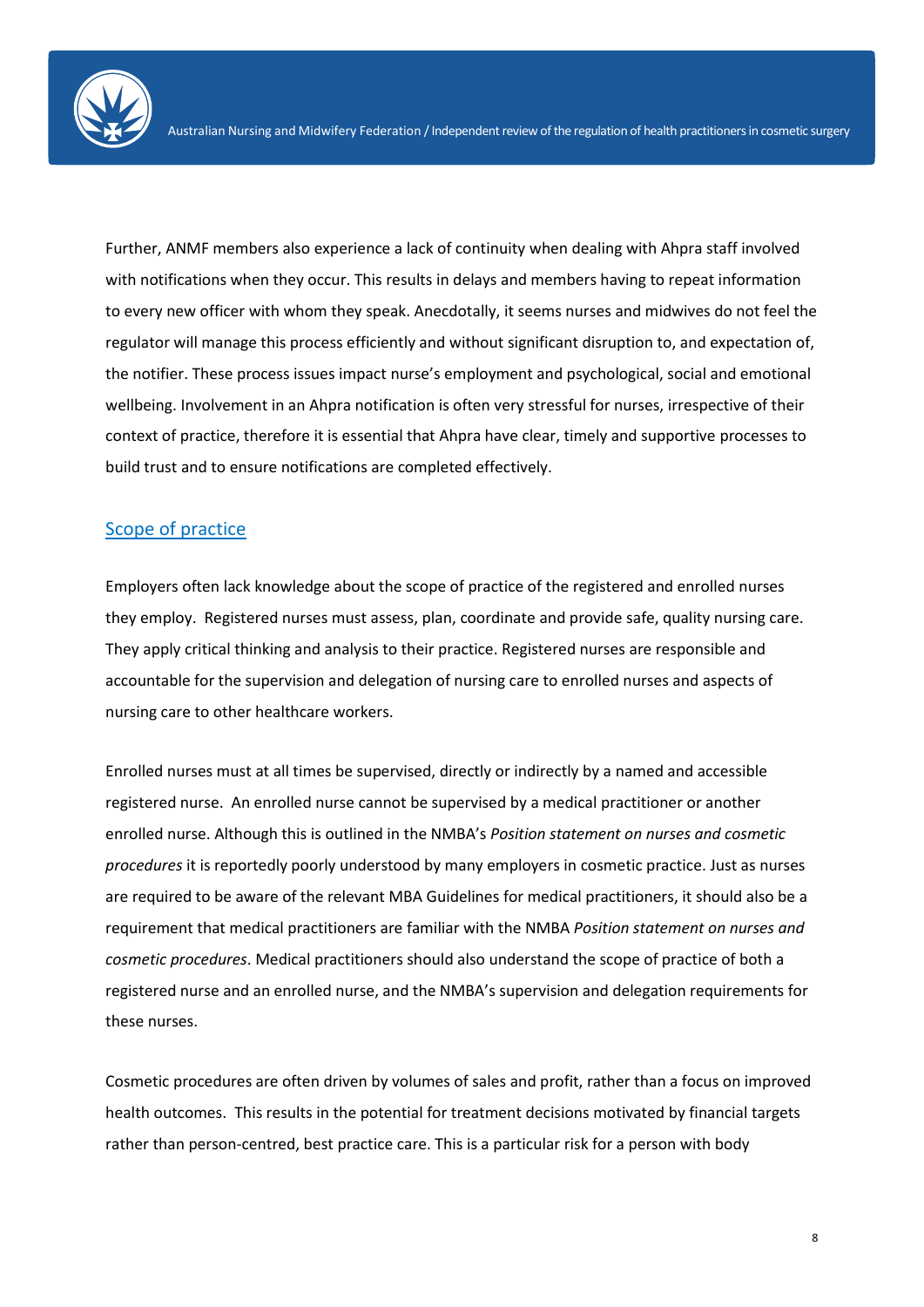

dysmorphic disorder, a serious mental illness, who may present for cosmetic procedures. $^{\rm 10}$ 

When profit drives practice it may lead to the employer applying pressure on, or directing, nurses' clinical decisions. This may result in the expectation that nurses will work outside their scope of practice.

#### Informed consent

The NMBA's *Code of conduct for nurses* comprehensively describes the nurse's role and responsibilities in supporting people's right to informed consent. It would be useful to reinforce this information in the NMBA's *Position statement on nurses and cosmetic procedures* to remind nurses of these professional expectations. Further, as outlined above, it is also important for medical practitioners to clearly understand the nurse's professional obligations in relation to informed consent. This detail should be added to the revised MBA Guidelines.

Good governance dictates that the complaints process be articulated by the health practitioner when obtaining informed consent. This information can also be reinforced by the nurse if they are not the health practitioner performing the cosmetic procedure. The ANMF supports the inclusion of an overview of the nurse's responsibility to inform the person receiving care about the complaints process in the NMBA *Position statement on nurses and cosmetic procedures*.

#### Protected titles

 $\ddot{\phantom{a}}$ 

Many members of the public do not fully appreciate the difference in scope of practice between registered and enrolled nurses. When receiving a cosmetic procedure from a nurse, there is an inherent risk that the person will assume the nurse is a registered nurse. The ANMF recommends that the NMBA *Position statement on nurses and cosmetic procedures* advises nurses to ensure the person receiving care is aware of their title as a registered or enrolled nurse prior to the procedure and, upon enquiry by the person, the differences between the two levels of nursing.

<sup>10</sup> O'Keefe, Elissa J, and Robin Curran. "Nursing and People with Cosmetic and Related Concerns." Chap. 21 In *Nursing in Australia*, edited by N Wilson, P Lewis, L Hunt and L Whitehead, 213-20: Routledge, 2020.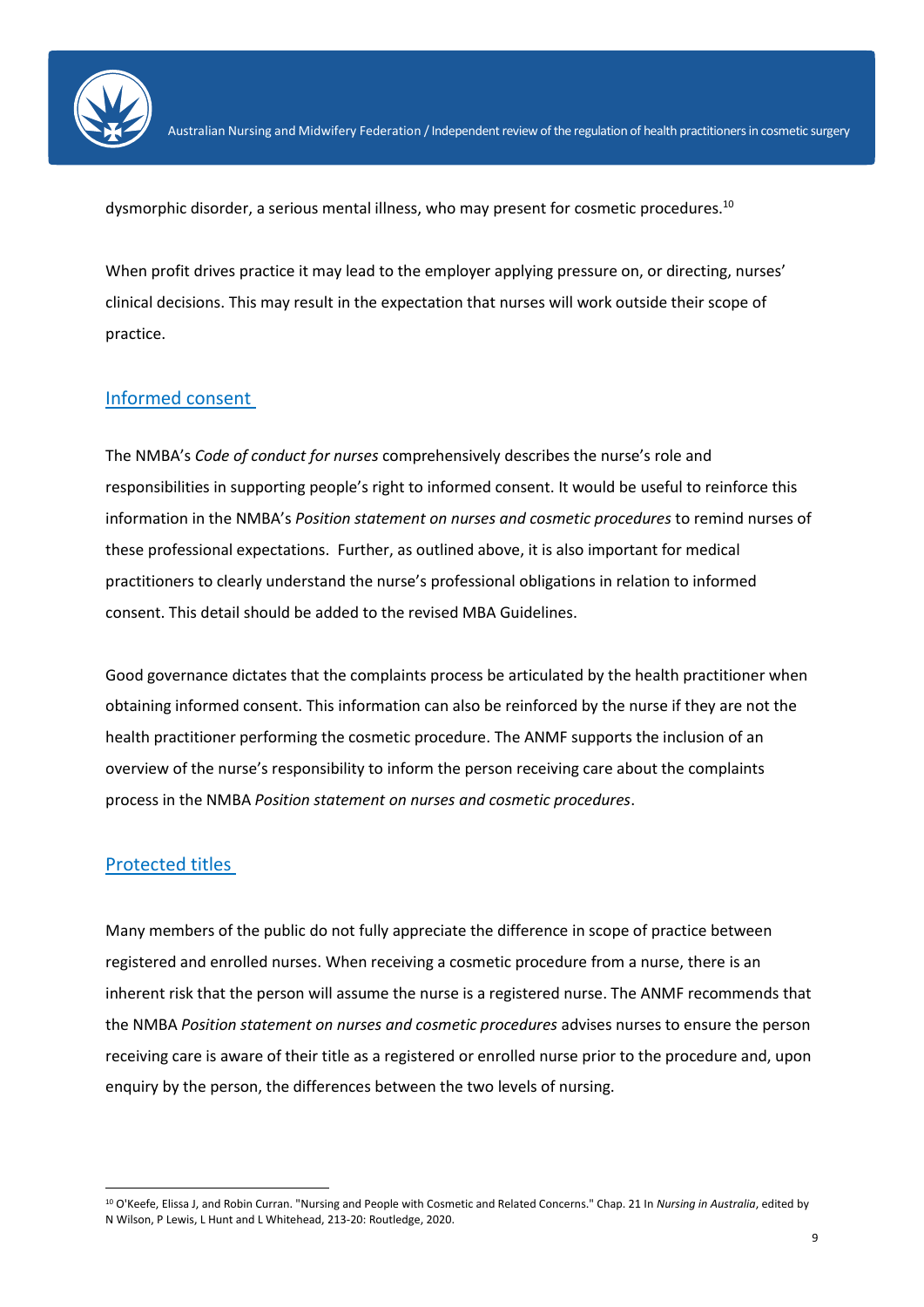

## Addressing the issues

To address these issues it must be acknowledged that nurses are a growing cohort of the cosmetic procedures workforce. As such, employers who employ nurses to work in cosmetic practice must:

- Be familiar with the NMBA standards for practice, code of conduct, guidelines and decision making framework to ensure nurses can work safely within their scope of practice. Nurses must not be expected to work outside their scope of practice. Nurses' practice must also be supported with organisational policies and guidelines which are consistent with regulatory and legislative requirements.
- Understand and ensure that a registered nurse is available to supervise an enrolled nurse's practice at all times and that a medical practitioner does not have the authority to supervise an enrolled nurse's practice.
- Understand that a nurse's scope of practice focusses on person-centred, evidence-based, best practice care rather than profit. The nurse working in a cosmetic practice who clinically assesses a person and finds the requested procedure is not in the person's best interest or would be detrimental to their mental or physical health must be allowed to use clinical judgement and act appropriately in the best interest of the person, despite the fiscal outcome.
- Acknowledge the inherent power imbalance that exists between employer and employee and respect the professional mandatory obligation of the nurse to report unsafe or unprofessional conduct or professional misconduct of other health practitioners which may include the employer.
- Work toward systems that tackle the fundamental power imbalance that can impede the reporting of poor and/or unprofessional conduct including protection of the nurse who reports an employer.
- Ensure public liability insurance and professional indemnity insurance are openly and honestly disclosed.